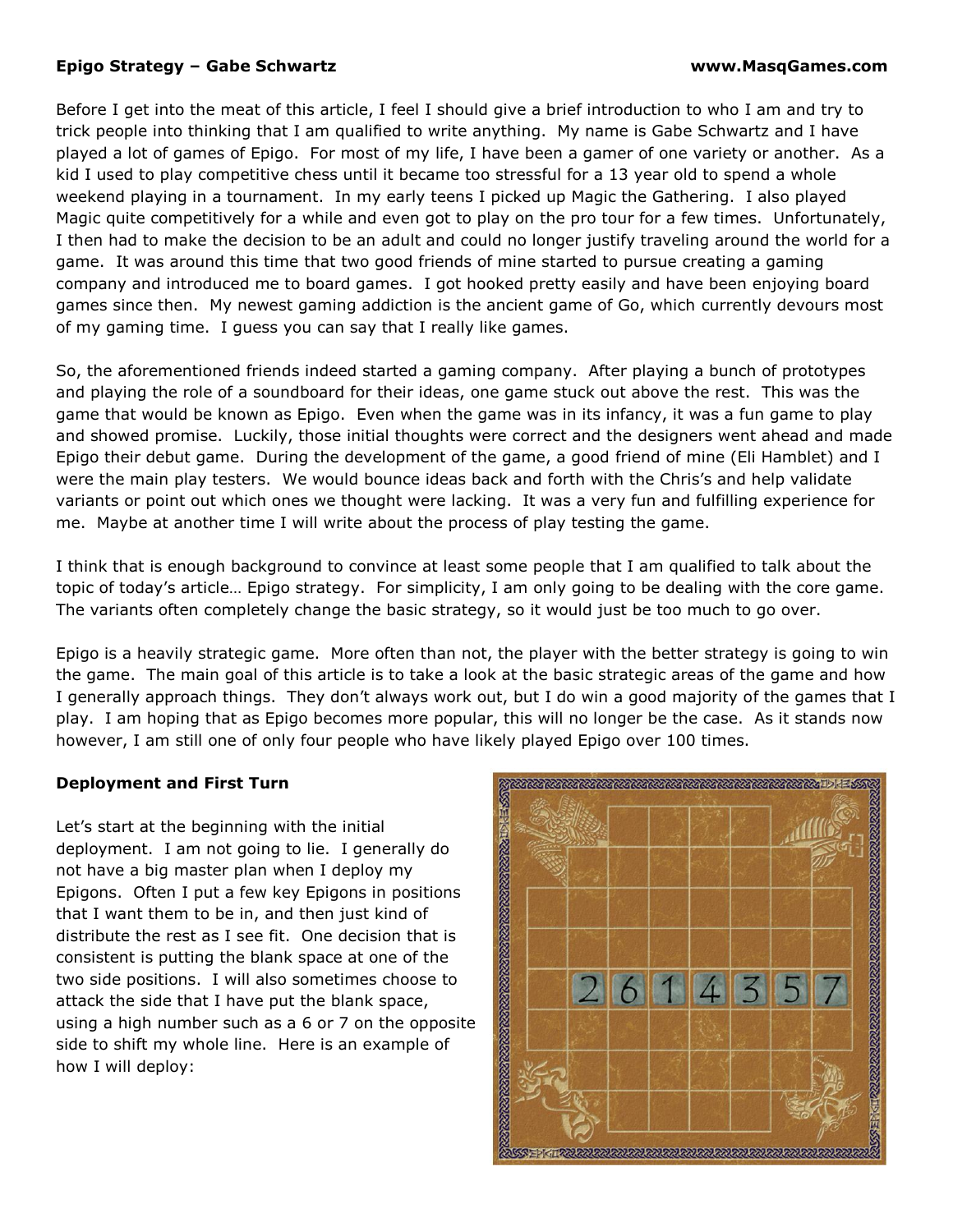The attacking strategy that I mentioned would be to first push my 2 north, then my 7 west, then my 6 north. It is important that the  $2^{nd}$  order is a large number to quarantee it moves first. It is also pretty important that the 3<sup>rd</sup> Epigon is large since it will be in a position to capture. Assuming my opponent does nothing to stop this, it results in the following situation. His 2 and 4 are both in trouble, but my 2 and 6 are separated from the rest of my Epigons. I feel this is still a good position for blue.



Of course, my opponent is going to have something to say about this, but if he does not focus on the west side of the board, he is likely going to be in trouble. I like this opening play because it uses my orders to efficiently move my Epigons by getting many of my Epigons to move per order. It also shifts my entire line, which can often mess up my opponent's plan. I do not always use this opening, but the first time I play someone, I am going to test them with it.

## **Tanking**

Let me start this section off with saying that I dislike using the strategy I am about to explain. For whatever reason, I just don't like it. Ok... that is a lie. I know exactly why I don't like it. Eli, the other play tester, loves this strategy and will employ it at any given opportunity. So I had to play against it a lot, and it just got tiring. Another way to put it; I lost to it a lot until I learned how to play against it.

"Tanking" is when you make a 2 x 3 grid of your Epigons (or a similar shape) and move that entire "tank" around, pushing anything that gets in your way and blocking most attempted pushes on your tank. After Eli used it a few times on me, we gave it the name of tanking. It takes a lot of work to get your Epigons in that configuration, but you are in a strong position once you do. It is certainly not unbeatable, but it is best to prevent your opponent from doing it if it looks like that is his plan. If you ever find half of your Epigons on one side of the tank, and the other half on the other side, the game is over. If your tank ever gets penetrated though, things fall apart quickly.

Here is an example of a successful tank.

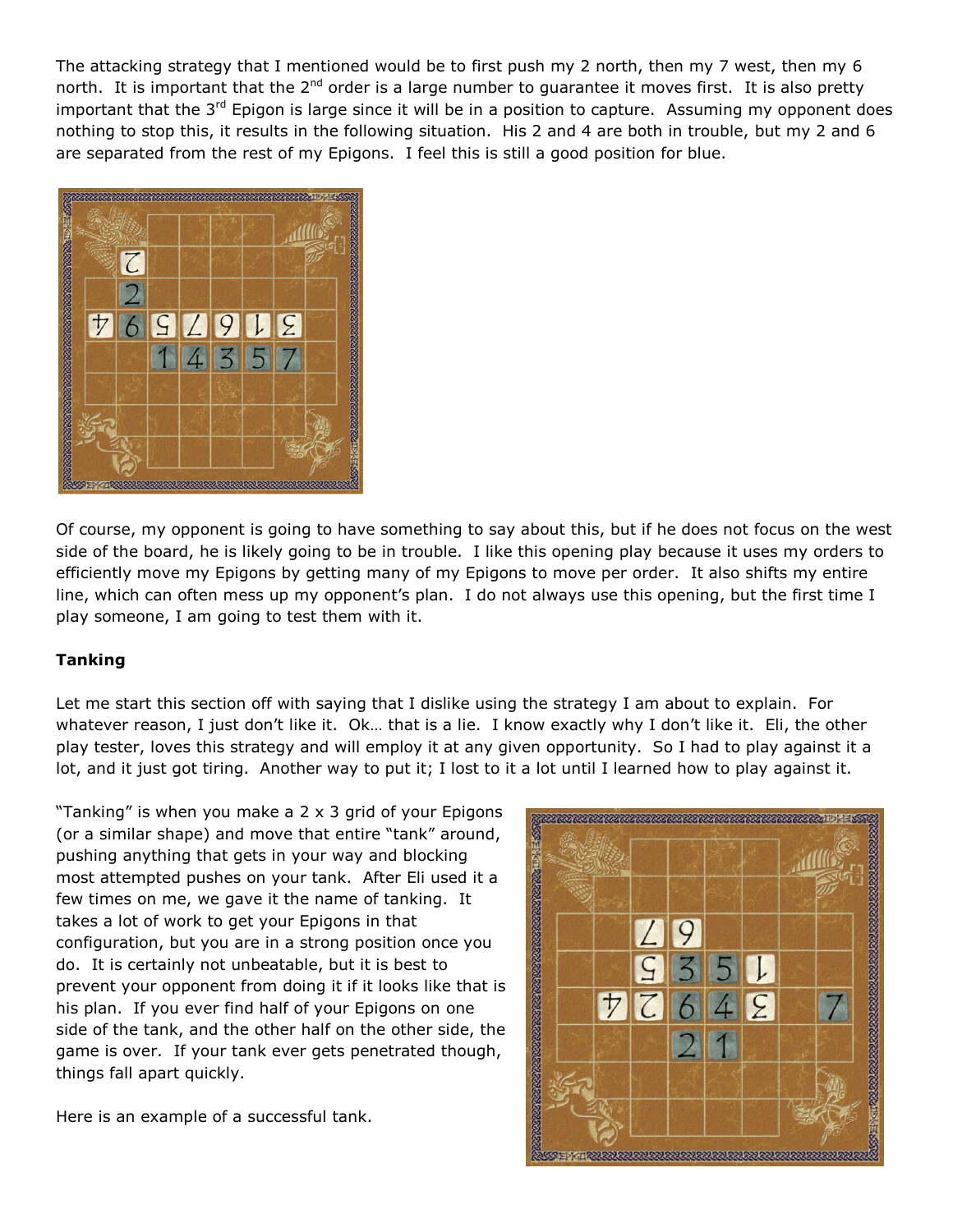## **The Lost Cause, The Escalator (The Princess Bride Conundrum), and Ignore**

The next few topics that I want to go over all deal with similar situations where Epigons are in danger of being captured. Let's look at the position below. We are blue and have captured our opponent's 1.



Interesting completely not contrived board position we have here. Our 2 is in risk of being captured, as is our opponent's 6. There are a lot of things going on here. Luckily we have already captured an Epigon. So we need to figure out what is important to us here. Since we have not lost any Epigons, we are not in a position where we must save our 2 or risk losing. So, do we want to save our 2? We can try to save it if we want, but it is not going to be easy to save. It will take a lot of effort to save it, and we will likely fail if we try. We will need to figure out if our opponent is going to push with his 4 or his 5, or maybe even both. Both of those numbers are larger than our 2, so we would have to block both of them potentially. Even if we do get to move our 2 east, it doesn't really do too much if the 4 and 5 were blocked and are still there. I see our 2 as a lost cause. I think it is better to focus elsewhere on the board.

Brief, on topic aside: While watching the games being played at the tournament that we held at GenCon, I noticed that many players were unwilling to let any Epigons get captured if they could at all avoid it. In one game, a player had captured 2 of his opponent's Epigons. One of his Epigons was at risk of being captured, but he had not lost any Epigons yet. He must have spent 2-3 full turns to save the Epigon when he could have severely attacked one of his opponent's Epigon to win the game. You do not need to save every Epigon. Unless it is going to end the game, take a look at if it is actually important to you if your Epigon gets captured. In a game I played recently, I actually pushed one of my Epigons off in order to be threatening 2 of my opponent's Epigons the next turn.

So, how about capturing our opponent's 6? We are threatening it with our 3 and 4, which are both slower than it unfortunately. We could try moving our 6 first to potentially block his assumed escape, and then push our 4 east to capture. Maybe we think that he is going to expect that, and think that he is going to move his 6 as his 2<sup>nd</sup> order. In that case, we should push east with our 4 as our first order. Of course, he could expect that as well. This conundrum is what Eli and I called "The Escalator". This is because we were trying to figure out at what level (like levels in a mall) our opponent was playing at to figure out the best strategy. We associated trying to capture with the first move to being on the  $1<sup>st</sup>$  level and trying to block with the first move to being on the 2<sup>nd</sup> level. Wanting to outthink one another, we would often try to figure out if we needed to take the elevator up or down a level.

My general approach here is to start with the "obvious" choice. If I am threatening a lower numbered Epigon, I will simply push on the first turn to try to capture. Make them block me to succeed. Generally, I will do this the first few times in a game to set a precedent. Then, during a more important part of the